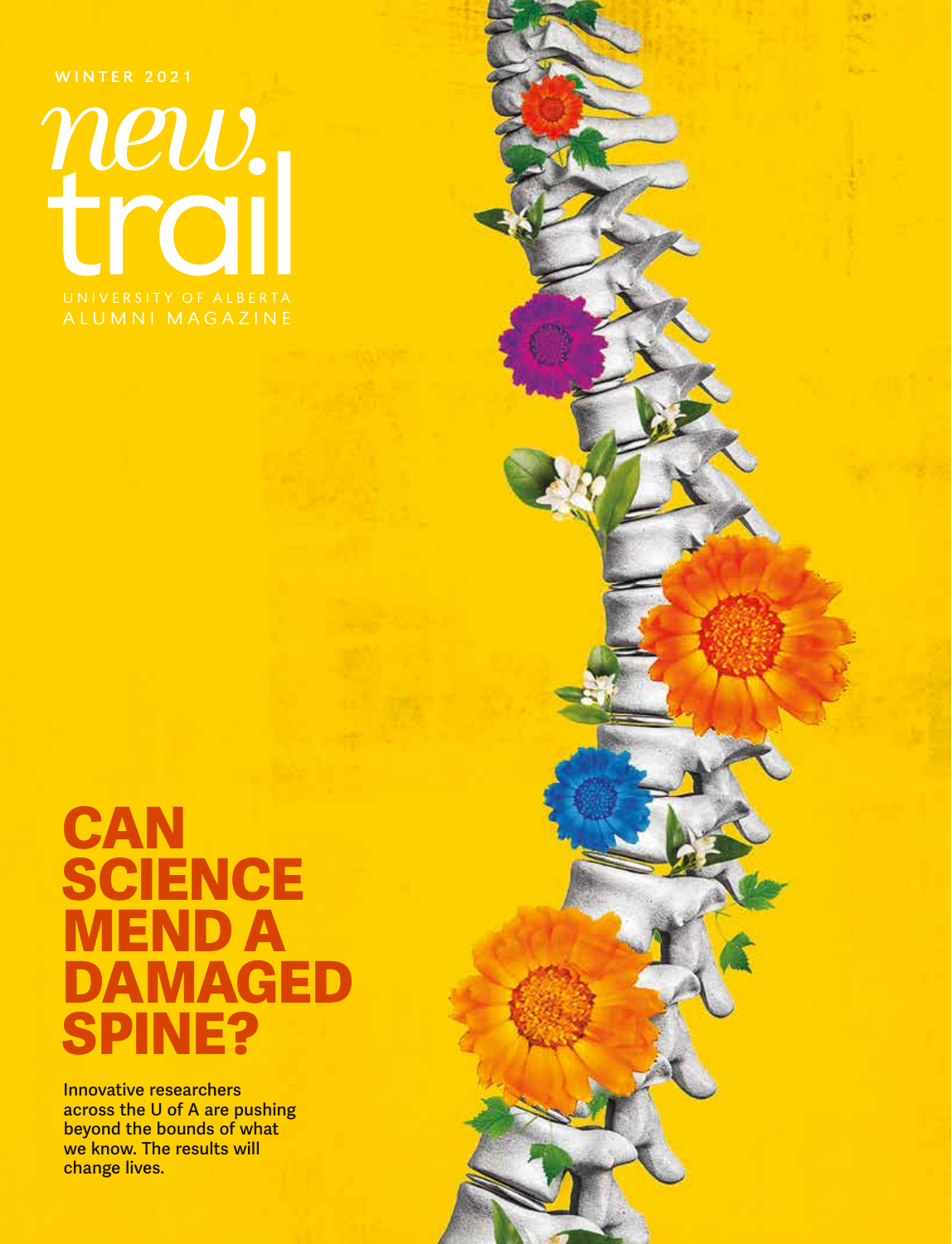### }*trails class notes*

June. Caulfield received the Wilfrid Eggleston Award for Nonfiction for his recent release, *Relax, Dammit!: A User's Guide to the Age of Anxiety*. Bowling's piece, "The Floating Library," which was originally published in *Queen's Quarterly*, won the James H. Gray Award for Short Nonfiction.



'90 **Rebecca Calder (Saul)**, BA(Hons), '93 MA, was named one of the most influential people in gender policy by *Apolitical*. The website recognized her nearly 30 years of research, policy and field experience around the world as a feminist anthropologist and advocate for girls' and women's empowerment. In 2019, Calder co-founded Kore Global Consulting, a feminist, women-led consultancy practice. She is also a board member of KadAfrica, a social impact enterprise that works with adolescent girls and young women in Uganda.

'91 **Ish Uttam**, BSc(ElecEng), has earned the Certified Business Intermediary designation from the International Business Brokers Association. The designation is granted to individuals who have completed the required coursework, passed a competency exam and agreed to uphold the association's ethics and standards. Uttam has served as CEO at



skills, knowledge and confidence to launch this new initiative.

'96 **Paul Bourassa**, BA, was appointed to the Alberta

Public Health Appeal Board and to the Alberta Parole Board. In June, he celebrated the first anniversary of his appointment as a board director and North American vice-president for the Altia software company. Among volunteer endeavours, Bourassa is a member of the boards for the Legal Education Society of Alberta and l'Association des juristes d'expression française de l'Alberta. He is also a member of the Canadian

Edmonton's Sunbelt Business Brokers since 2017.

'94 **Karen Willsey**, BSc(Spec), has combined her knowledge of stretching and her love of technology in WeStretch, an app that pairs more than 5,500 physiotherapistapproved stretching exercises with artificial intelligence to build custom stretching routines. She also had the opportunity to speak at an Alberta Machine Intelligence Institute event to share what she has learned from creating WeStretch. Willsey, a former Pandas gymnast, has thoroughly enjoyed app development and has big plans for future apps.

'95 **Shona Nichols**, BA, '99 LLB, created a YouTube channel, My Canadian English, to support English language learners making the shift to online learning during the pandemic. Tied to the federal government's Canadian Language Benchmarks, her video lessons focus on digital literacy, access to information and writing skills. Nichols credits her time at the U of A — including her current studies toward a master's of education in teaching English as a second language — for giving her the

Rebecca Calder National Communication of the Karen Willsey Karen Willsey



Bar Association's policy committee and the criminal justice section.

'96 **Pam Liyanage**, BA, launched an educational technology company with **Ruwan Liyanage**, '96 BSc, and **Gene Lee**, '98 BA, during the pandemic. MoneyPrep uses video games to teach children financial skills like budgeting and saving. "The future is bright for MoneyPrep and we are excited to be teaching the

*(continues on page 40)*



MoneyPrep uses online games to help kids learn financial literacy skills.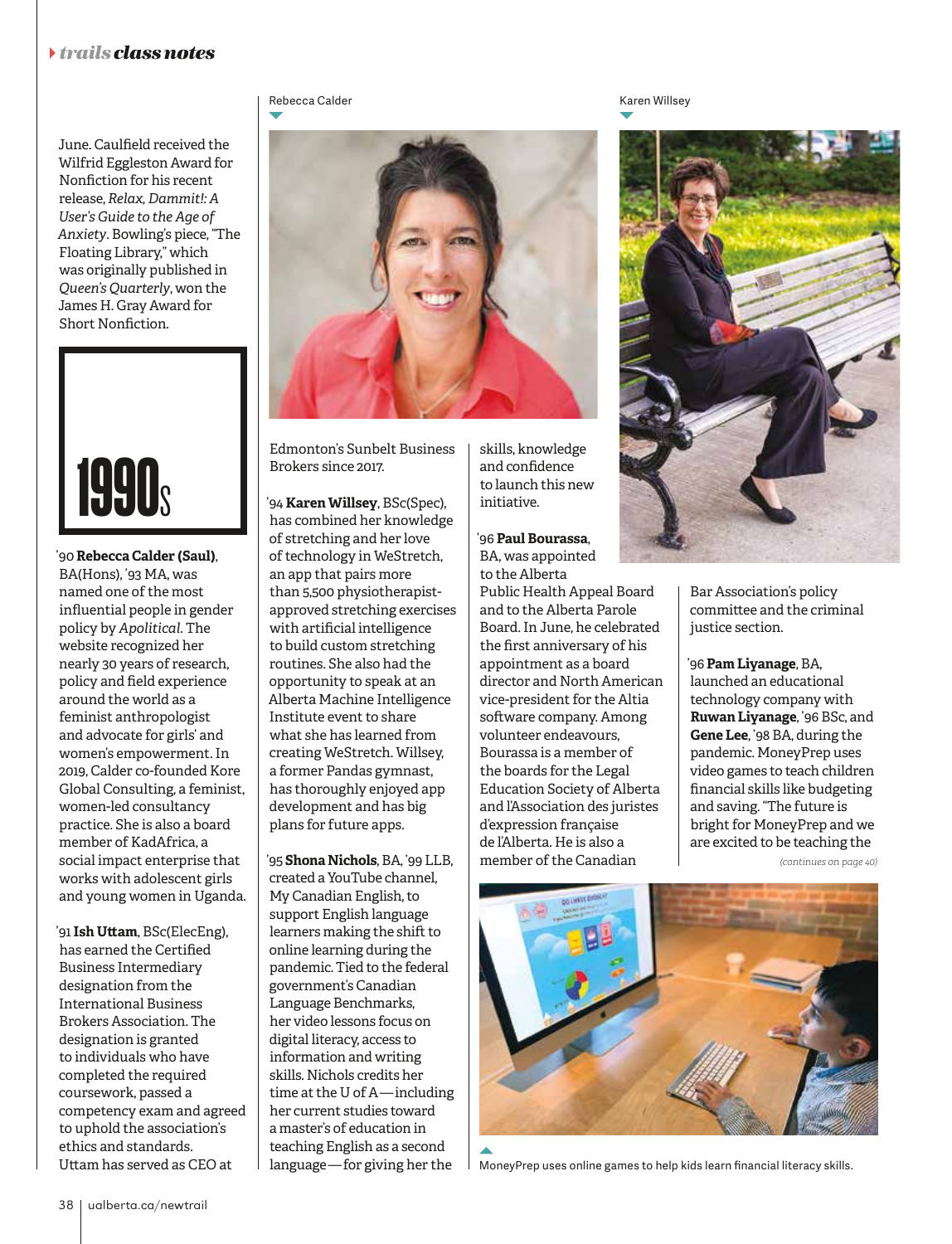## }*trails class notes*

#### Vik Kohli







#### *(continued from page 38)*

next generation money skills they will use in their everyday lives," Liyanage writes.



'01 **Vik Kohli**, BSc(ElecEng), has been promoted to vice-president of safety and reliability at Enbridge. Here, Kohli is accountable for company-wide safety, environment and lands services for both operations and projects, as well as establishing cross-company governance of functions delivered through each business unit.

'02 **Stefania Cerisano**, BCom, helped launch Women+Power, an Alberta-based non-profit

organization addressing challenges surrounding the under-representation of women in the power industry. Cerisano writes: "As a power industry professional, I view diversity and inclusion efforts as a fundamental component of the transformational change currently underway throughout Alberta's power industry."

'03 **Kirk Nyquist**, Dip(Ed), has turned his longtime advocacy of cannabis into a passion project: a podcast called *Reefer MEDness*. In the podcast, Nyquist draws upon knowledge from his 40-year nursing career (spanning emergency and frontline management to community health in remote Manitoba communities) and interviews with cannabis scientists, prescribers, users and growers to explore society's changing understanding of cannabis.

'04 **Robert Warburton**, BA, founded CloudWorks, a hybrid social enterprise



The University Observatory was erected in 1942 to accommodate a reflecting telescope made and donated by hobbyist astronomer Cyril G. Wates.